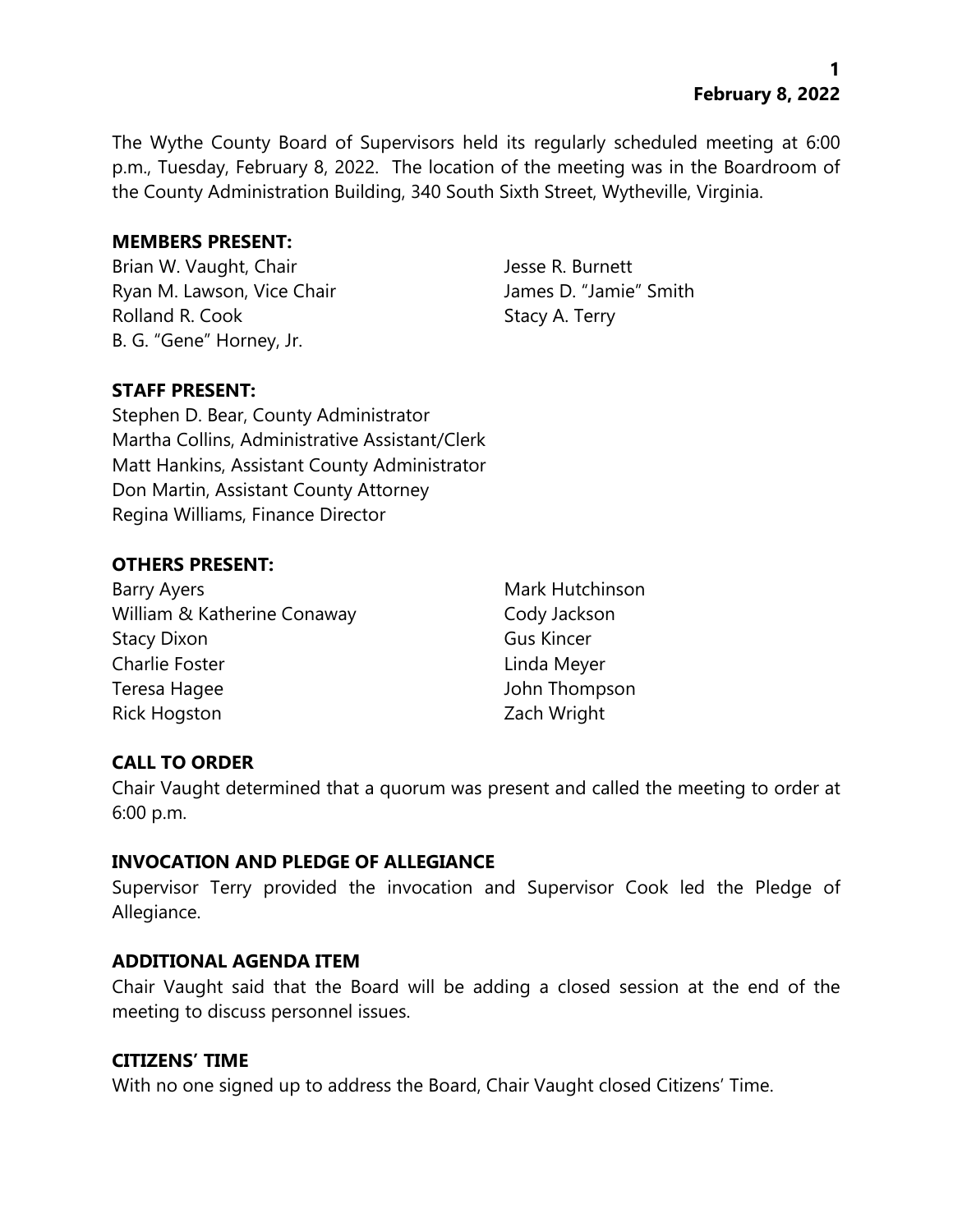#### **PAYMENT OF COUNTY INVOICES**

Supervisor Smith made a motion to pay the invoices for approval on February 8, 2022, for the various departments of County government. The invoices were paid on General Warrants 30111611-30111732 as follows:

# **EXPENDITURES BY DEPARTMENT BOARD OF SUPERVISORS February 8, 2022**

| <b>CHECK #</b>                       | <b>ISSUE DATE</b>                    | <b>VENDOR</b>                   | <b>AMOUNT</b>  |
|--------------------------------------|--------------------------------------|---------------------------------|----------------|
| 30111611                             | 01/31/2022                           | RADHA KRISHNA LLC               | \$<br>8,510.57 |
|                                      | <b>TOTAL EXPENDITURES 01/31/2022</b> |                                 | \$<br>8,510.57 |
| <b>CHECK #</b>                       | <b>ISSUE DATE</b>                    | <b>VENDOR</b>                   | <b>AMOUNT</b>  |
| 30111612                             | 02/01/2022                           | <b>APPALACHIAN POWER</b>        | \$<br>1,305.67 |
| 30111613                             | 02/01/2022                           | <b>ATMOS ENERGY</b>             | 114.45         |
| 30111614                             | 02/01/2022                           | <b>CENTURYLINK</b>              | 52.76          |
| 30111615                             | 02/01/2022                           | <b>CENTURYLINK</b>              | 98.97          |
| 30111616                             | 02/01/2022                           | <b>CENTURYLINK</b>              | 126.48         |
| 30111617                             | 02/01/2022                           | <b>CENTURYLINK</b>              | 145.79         |
| 30111618                             | 02/01/2022                           | <b>CENTURYLINK</b>              | 309.86         |
| 30111619                             | 02/01/2022                           | <b>CENTURYLINK</b>              | 3,398.05       |
| 30111620                             | 02/01/2022                           | <b>CENTURYLINK</b>              | 4,818.51       |
| 30111621                             | 02/01/2022                           | <b>TOWN OF WYTHEVILLE</b>       | 8,484.48       |
| 30111622                             | 02/01/2022                           | <b>US CELLULAR</b>              | 1,243.27       |
| <b>TOTAL EXPENDITURES 02/01/2022</b> |                                      | \$20,098.29                     |                |
| <b>CHECK#</b>                        | <b>ISSUE DATE</b>                    | <b>VENDOR</b>                   | <b>AMOUNT</b>  |
| 30111623                             | 02/08/2022                           | <b>AGA</b>                      | \$<br>105.00   |
| 30111624                             | 02/08/2022                           | <b>AMAZON</b>                   | 1,003.26       |
| 30111625                             | 02/08/2022                           | APPLIED INDUSTRIAL TECH         | 460.04         |
| 30111626                             | 02/08/2022                           | <b>BIG WALKER SWCD</b>          | 2,000.00       |
| 30111627                             | 02/08/2022                           | BLUE RIDGE ANALYTICAL, LL       | 1,257.00       |
| 30111628                             | 02/08/2022                           | <b>BOXLEY</b>                   | 1,429.00       |
| 30111629                             | 02/08/2022                           | <b>BRENNTAG MID-SOUTH INC</b>   | 2,884.91       |
| 30111630                             | 02/08/2022                           | <b>BUSINESS CARD</b>            | 2,204.34       |
| 30111631                             | 02/08/2022                           | <b>CARILION HEALTHCARE CORP</b> | 166.00         |
| 30111632                             | 02/08/2022                           | CARZ R US LLC                   | 64.00          |

02/08/2022 CENTURYLINK 51.27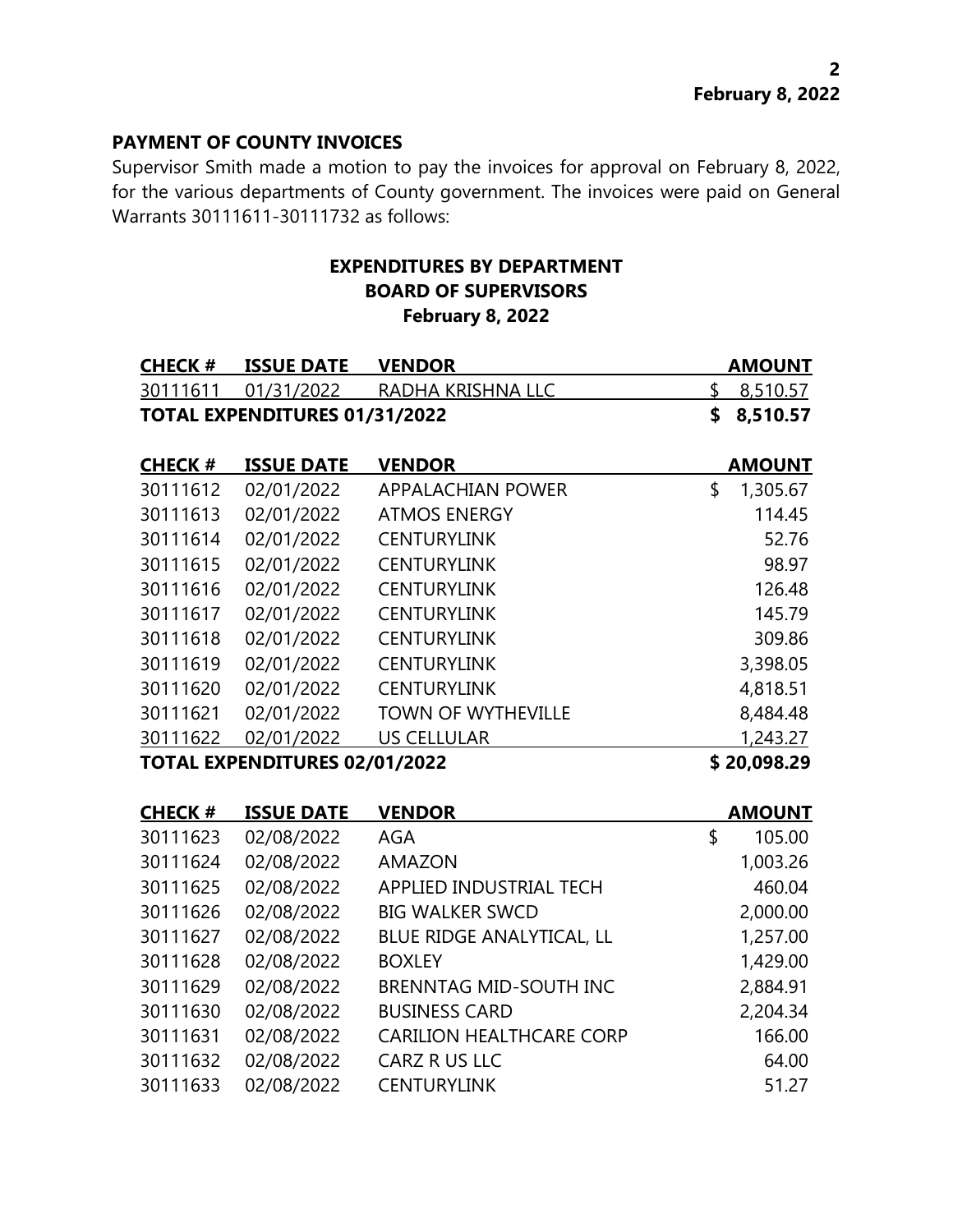| 30111634 | 02/08/2022 | <b>CENTURYLINK</b>               | 122.98    |
|----------|------------|----------------------------------|-----------|
| 30111635 | 02/08/2022 | <b>CENTURYLINK</b>               | 247.34    |
| 30111636 | 02/08/2022 | <b>CINTAS CORP NO 2</b>          | 4.88      |
| 30111637 | 02/08/2022 | <b>CITIZENS TELEPHONE COOP</b>   | 979.95    |
| 30111638 | 02/08/2022 | <b>CLECO CORPORATION</b>         | 3,500.00  |
| 30111639 | 02/08/2022 | <b>COLT W. SIMMONS CONSTRUCT</b> | 80,400.00 |
| 30111640 | 02/08/2022 | <b>COUNTY OF WYTHE</b>           | 1,416.67  |
| 30111641 | 02/08/2022 | <b>CREATIVE GLASS INC</b>        | 837.03    |
| 30111642 | 02/08/2022 | <b>CROWN AWARDS</b>              | 755.50    |
| 30111643 | 02/08/2022 | <b>CW WARTHEN</b>                | 1,757.88  |
| 30111644 | 02/08/2022 | DC GROUP, INC                    | 7,846.25  |
| 30111645 | 02/08/2022 | DEMTECH VOTING SOLUTIONS         | 42,874.00 |
| 30111646 | 02/08/2022 | DEPT OF MUSEUMS HERITAGE         | 1,250.00  |
| 30111647 | 02/08/2022 | <b>DUKE'S PRINTING</b>           | 828.00    |
| 30111648 | 02/08/2022 | DUNFORD, ARLAN B                 | 38.83     |
| 30111649 | 02/08/2022 | <b>E.C. PACE COMPANY</b>         | 34,726.83 |
| 30111650 | 02/08/2022 | <b>FARTHING, SCOT S</b>          | 6,207.50  |
| 30111651 | 02/08/2022 | <b>FASTENAL</b>                  | 228.00    |
| 30111652 | 02/08/2022 | FIRE RESCUE AND TACTICAL         | 285.52    |
| 30111653 | 02/08/2022 | FRANCOTYP-POSTALIA, INC          | 135.00    |
| 30111654 | 02/08/2022 | <b>GENUINE PARTS COMPANY</b>     | 24.99     |
| 30111655 | 02/08/2022 | HUNGATE BUSINESS SERVICES        | 338.00    |
| 30111656 | 02/08/2022 | <b>HOME DEPOT PRO</b>            | 895.35    |
| 30111657 | 02/08/2022 | <b>JASON'S AUTO SERVICE</b>      | 20.00     |
| 30111658 | 02/08/2022 | JOINT IDA OF WYTHE COUNTY        | 2,000.00  |
| 30111659 | 02/08/2022 | JOINT PUBLIC SERVICE AUTH        | 37,338.08 |
| 30111660 | 02/08/2022 | <b>JP COOKE CO</b>               | 45.70     |
| 30111661 | 02/08/2022 | <b>KING-MOORE INC</b>            | 1,657.50  |
| 30111662 | 02/08/2022 | <b>LANE GROUP</b>                | 1,914.00  |
| 30111663 | 02/08/2022 | LEXISNEXIS                       | 740.00    |
| 30111664 | 02/08/2022 | LOWE'S                           | 166.51    |
| 30111665 | 02/08/2022 | MATTERN & CRAIG, INC             | 1,091.00  |
| 30111666 | 02/08/2022 | MILO C COCKERHAM INC             | 1,227.20  |
| 30111667 | 02/08/2022 | MOBILE COMMUNICATIONS AME        | 303.80    |
| 30111668 | 02/08/2022 | <b>MXN CORPORATION</b>           | 5,025.00  |
| 30111669 | 02/08/2022 | <b>MAILFINANCE INC</b>           | 474.00    |
| 30111670 | 02/08/2022 | NEW RIVER REGIONAL WATER         | 56,884.28 |
| 30111671 | 02/08/2022 | OFFICE OF THE CHIEF MEDIC        | 40.00     |
| 30111672 | 02/08/2022 | <b>ASHLYN N LEHMKUHL</b>         | 67.15     |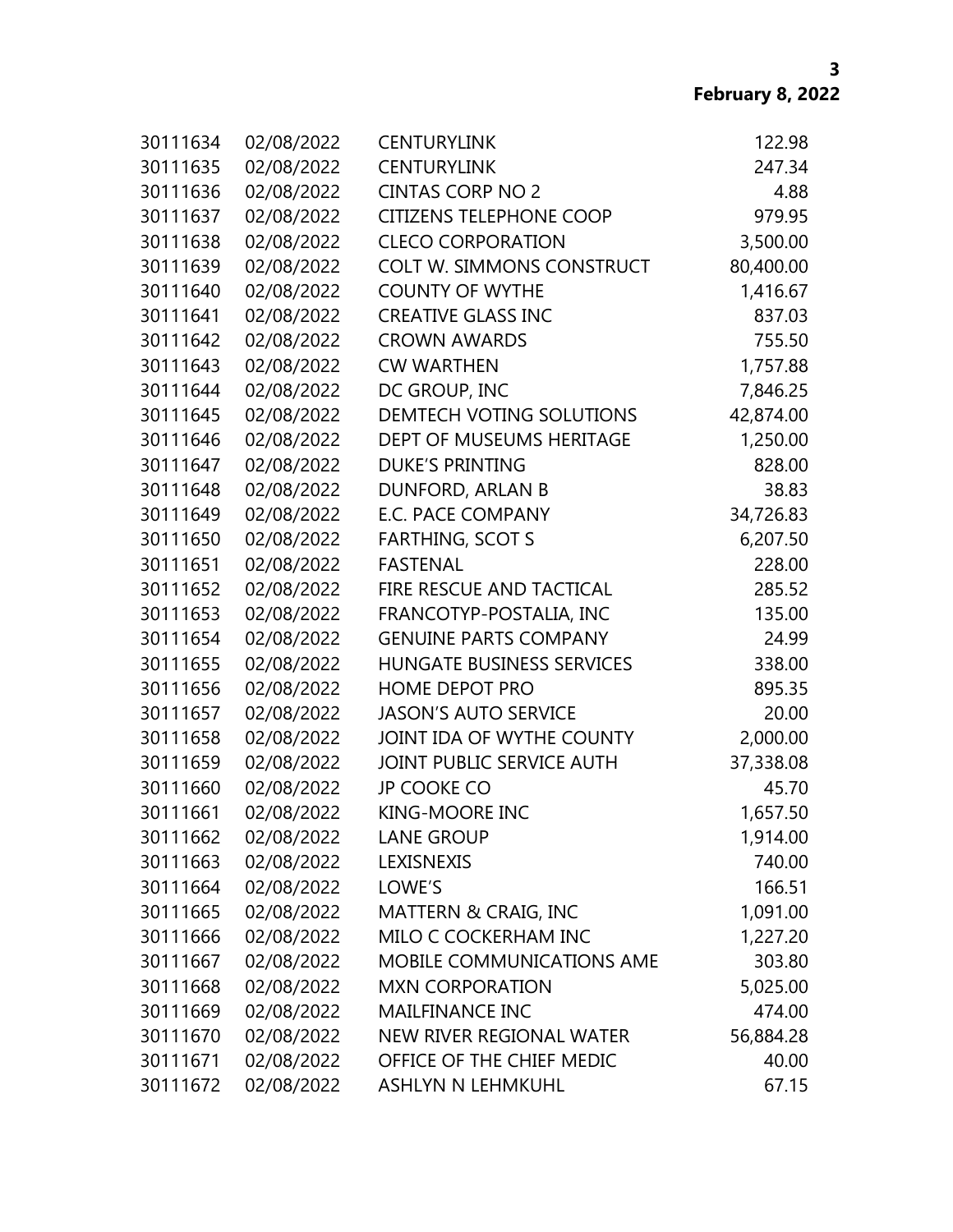| 30111673 | 02/08/2022 | <b>CAROLYN DUNFORD</b>           | 22.35      |
|----------|------------|----------------------------------|------------|
| 30111674 | 02/08/2022 | <b>DAVID GALLIMORE</b>           | 30.00      |
| 30111675 | 02/08/2022 | DISTRICT III GOV. CO-OP          | 79.21      |
| 30111676 | 02/08/2022 | <b>DONNIE DEAN</b>               | 30.00      |
| 30111677 | 02/08/2022 | <b>JOSHUA M CHARLES</b>          | 63.71      |
| 30111678 | 02/08/2022 | <b>LOIS PATTERSON</b>            | 30.00      |
| 30111679 | 02/08/2022 | <b>MARTY DOWDY</b>               | 47.65      |
| 30111680 | 02/08/2022 | MARY A ROSENBAUM                 | 30.00      |
| 30111681 | 02/08/2022 | <b>MARY PAT REPASS</b>           | 30.00      |
| 30111682 | 02/08/2022 | <b>RICKY RIGGINS</b>             | 119.99     |
| 30111683 | 02/08/2022 | ROBERT & ANGELA LAMPKINS         | 54.21      |
| 30111684 | 02/08/2022 | <b>ROBERT E TAYLOR</b>           | 8.65       |
| 30111685 | 02/08/2022 | <b>SHERI J KNOWLES</b>           | 48.38      |
| 30111686 | 02/08/2022 | <b>SUSAN W. STALEY</b>           | 30.00      |
| 30111687 | 02/08/2022 | <b>TYLER HARRINGTON</b>          | 80.53      |
| 30111688 | 02/08/2022 | <b>TYLER HARRINGTON</b>          | 90.69      |
| 30111689 | 02/08/2022 | <b>TYLER HARRINGTON</b>          | 143.88     |
| 30111690 | 02/08/2022 | <b>WALTER KORNDOERFER</b>        | 61.62      |
| 30111691 | 02/08/2022 | <b>WALTER KORNDOERFER</b>        | 69.65      |
| 30111692 | 02/08/2022 | <b>PAPER CLIP</b>                | 399.20     |
| 30111693 | 02/08/2022 | PITNEY BOWES                     | 161.48     |
| 30111694 | 02/08/2022 | PROFESSIONAL COMMUNICATIO        | 13,499.16  |
| 30111695 | 02/08/2022 | PROTECT YOUTH SPORTS             | 116.10     |
| 30111696 | 02/08/2022 | R&C TOWING & REPAIR CO           | 20.00      |
| 30111697 | 02/08/2022 | <b>R&amp;R SEPTIC</b>            | 60.00      |
| 30111698 | 02/08/2022 | RURAL RETREAT AUTO PARTS         | 41.34      |
| 30111699 | 02/08/2022 | <b>SALEM STONE</b>               | 253.92     |
| 30111700 | 02/08/2022 | <b>SCOT S. FARTHING ATTORNEY</b> | 189,548.00 |
| 30111701 | 02/08/2022 | SOUTHWESTERN VA GAS SERVI        | 721.79     |
| 30111702 | 02/08/2022 | SPEEDWELL FIRE DEPT              | 2,510.95   |
| 30111703 | 02/08/2022 | STATE ELECTRIC SUPPLY CO         | 554.56     |
| 30111704 | 02/08/2022 | <b>STICKERS PLUS LTD</b>         | 99.00      |
| 30111705 | 02/08/2022 | <b>SUBURBAN PROPANE-1241</b>     | 1,222.25   |
| 30111706 | 02/08/2022 | <b>TESSCO INC</b>                | 100.41     |
| 30111707 | 02/08/2022 | <b>THOMPSON TIRE</b>             | 706.52     |
| 30111708 | 02/08/2022 | <b>THRIVE PAYMENTS</b>           | 2,465.00   |
| 30111709 | 02/08/2022 | <b>TOWN OF WYTHEVILLE</b>        | 722.40     |
| 30111710 | 02/08/2022 | <b>TOWN OF WYTHEVILLE</b>        | 250.00     |
| 30111711 | 02/08/2022 | TRANSUNION RISK & ALTERNA        | 75.00      |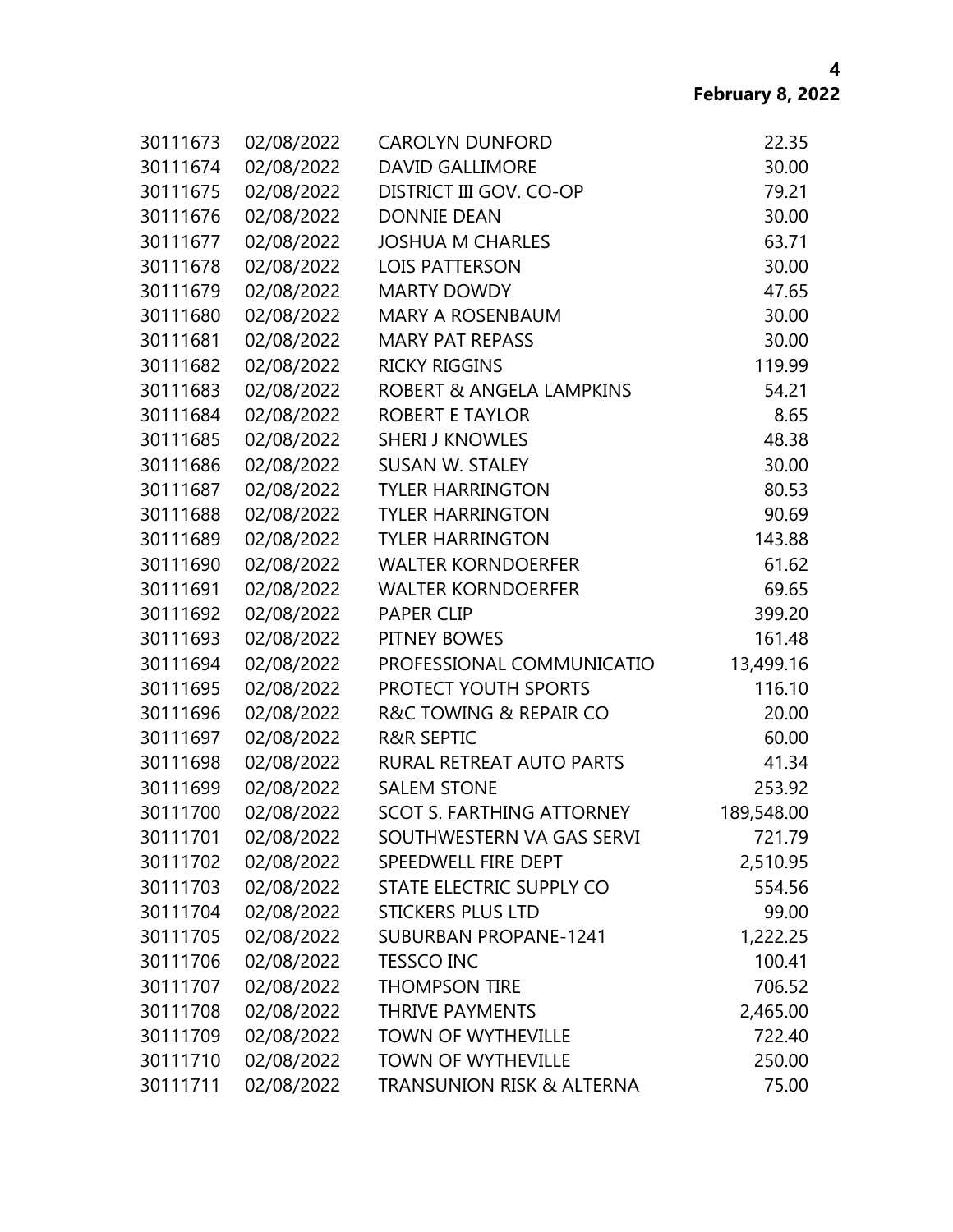| <b>XEROX</b>                     | 18.69     |
|----------------------------------|-----------|
|                                  |           |
| WYTHEVILLE-WYTHE-BLAND           | 950.00    |
| <b>WYTHEVILLE OFFICE SUPPLY</b>  | 210.18    |
| <b>WYTHEVILLE ENTERPRISE</b>     | 82.99     |
| <b>WYTHE TIRE AND MUFFLER</b>    | 513.95    |
| <b>WYTHE OIL DISTRIBUTORS</b>    | 1,262.80  |
| WYTHE CO WATER & WASTEWAT        | 219.42    |
| WILLIAMS, KEVIN                  | 160.29    |
| <b>VRAV</b>                      | 250.00    |
| <b>VITA</b>                      | 168.21    |
| <b>VIRGINIA TECH</b>             | 8,660.49  |
| <b>VIRGINIA COURT CLERKS' AS</b> | 320.00    |
| <b>VIRGINIA BUSINESS SYSTEMS</b> | 711.39    |
| <b>VIRGINIA BUSINESS SYST</b>    | 41.17     |
| <b>VERIZON WIRELESS</b>          | 1,794.20  |
| <b>V&amp;M RECYCLING</b>         | 87,469.36 |
| <b>USA BLUE BOOK</b>             | 796.83    |
| <b>UNIFIRST CORP</b>             | 110.43    |
| <b>TYLER TECHNOLOGIES INC</b>    | 55,051.25 |
| TUCK, W DOUG                     | 405.26    |
| <b>TREASURER OF WYTHE COUNTY</b> | 240.58    |
|                                  |           |

#### **TOTAL EXPENDITURES APPROVED 02/08/2022 \$708,963.49**

Supervisor Terry seconded the motion and the roll call vote was as follows:

AYES: Brian W. Vaught Jesse R. Burnett Rolland R. Cook B. G. "Gene" Horney, Jr. Ryan M. Lawson Stacy A. Terry James D. "Jamie" Smith

NAYS: None

#### **MINUTES OF PREVIOUS MEETING**

The Board was presented with the January 25, 2022 minutes for approval.

Supervisor Terry made a motion, seconded by Supervisor Cook, to approve the January 25, 2022 minutes as presented.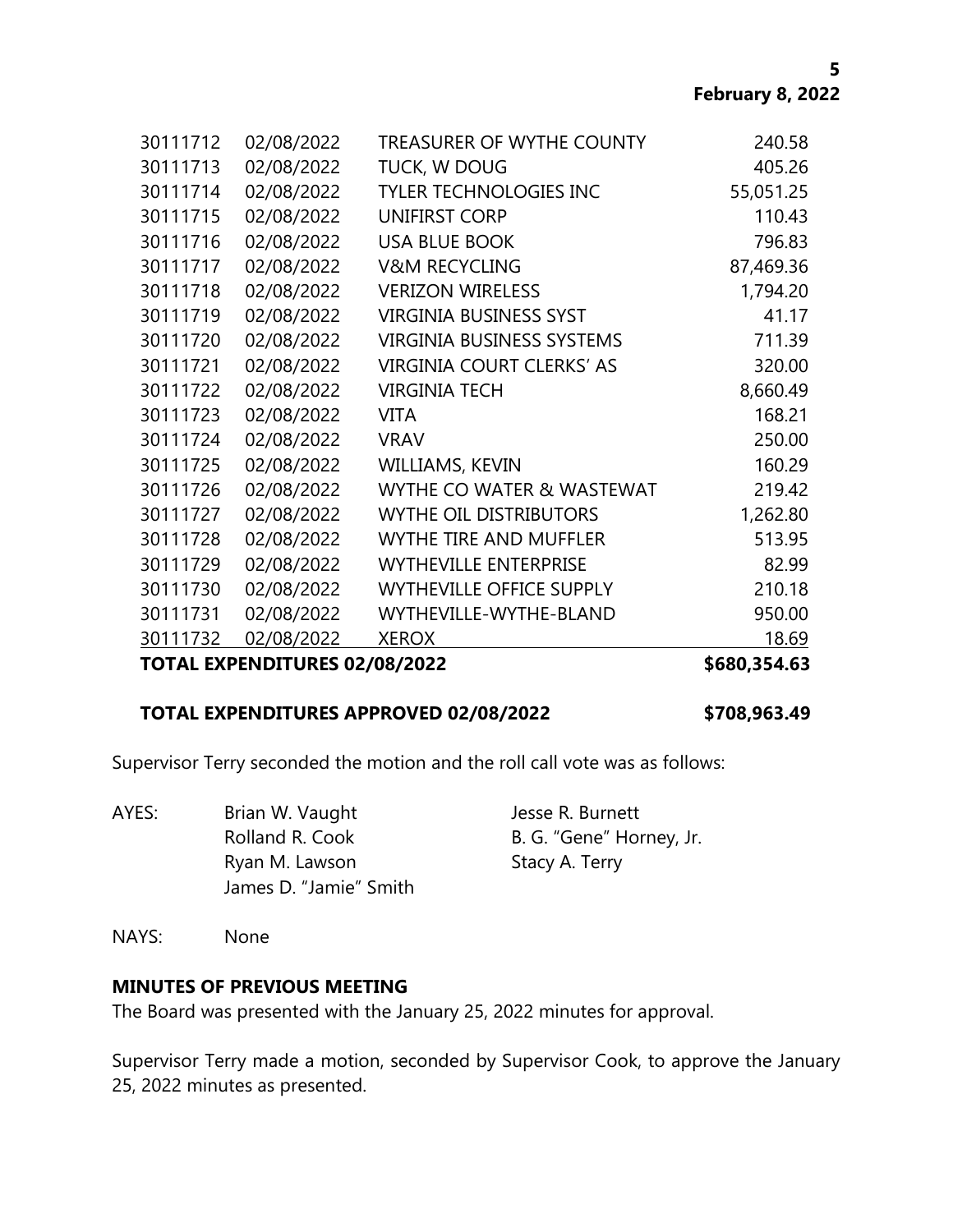The vote on the motion was unanimous.

#### **APPOINTMENTS**

Mr. Bear mentioned he has no recommendations at this time.

## **FY21 AUDIT ACCEPTANCE**

Mr. Bear said that after Mr. Stone presented the audit report at the last meeting, there should have been a formal vote to accept it.

Vice Chair Lawson made a motion, seconded by Supervisor Smith, to accept the FY21 Audit Report prepared by Robinson, Farmer, Cox Associates.

The vote on the motion was unanimous.

### **VDH OEMS GRANT**

Mr. Hankins stated that OEMS awarded this grant to the County from the Rescue Squad Assistance Fund (RSAF) for the purchase of technology for emergency medical dispatch and the related training. The award amount is \$44,862.82 of which there is an 80/20 split with the County picking up 20%.

Supervisor Horney made a motion, seconded by Supervisor Burnett, to accept the aforementioned grant as presented.

The roll call vote on the motion was as follows:

| AYES: | Brian W. Vaught        | Jesse R. Burnett         |
|-------|------------------------|--------------------------|
|       | Rolland R. Cook        | B. G. "Gene" Horney, Jr. |
|       | Ryan M. Lawson         | Stacy A. Terry           |
|       | James D. "Jamie" Smith |                          |
|       |                        |                          |

NAYS: None

# **LEAD MINES RESCUE SQUAD ("LMRS") ANNUAL REPORT – CODY JACKSON**

Mr. Cody Jackson appeared before the Board to summarize LMRS's annual report for 2021, a year that posed a challenge for all public safety agencies.

Mr. Jackson reported that call numbers continue to climb, an increase of about 110 calls per year since 2019. Last month alone, they were dispatched to 188 calls and ran 147 of those, with Mutual Aid responding to the remainder.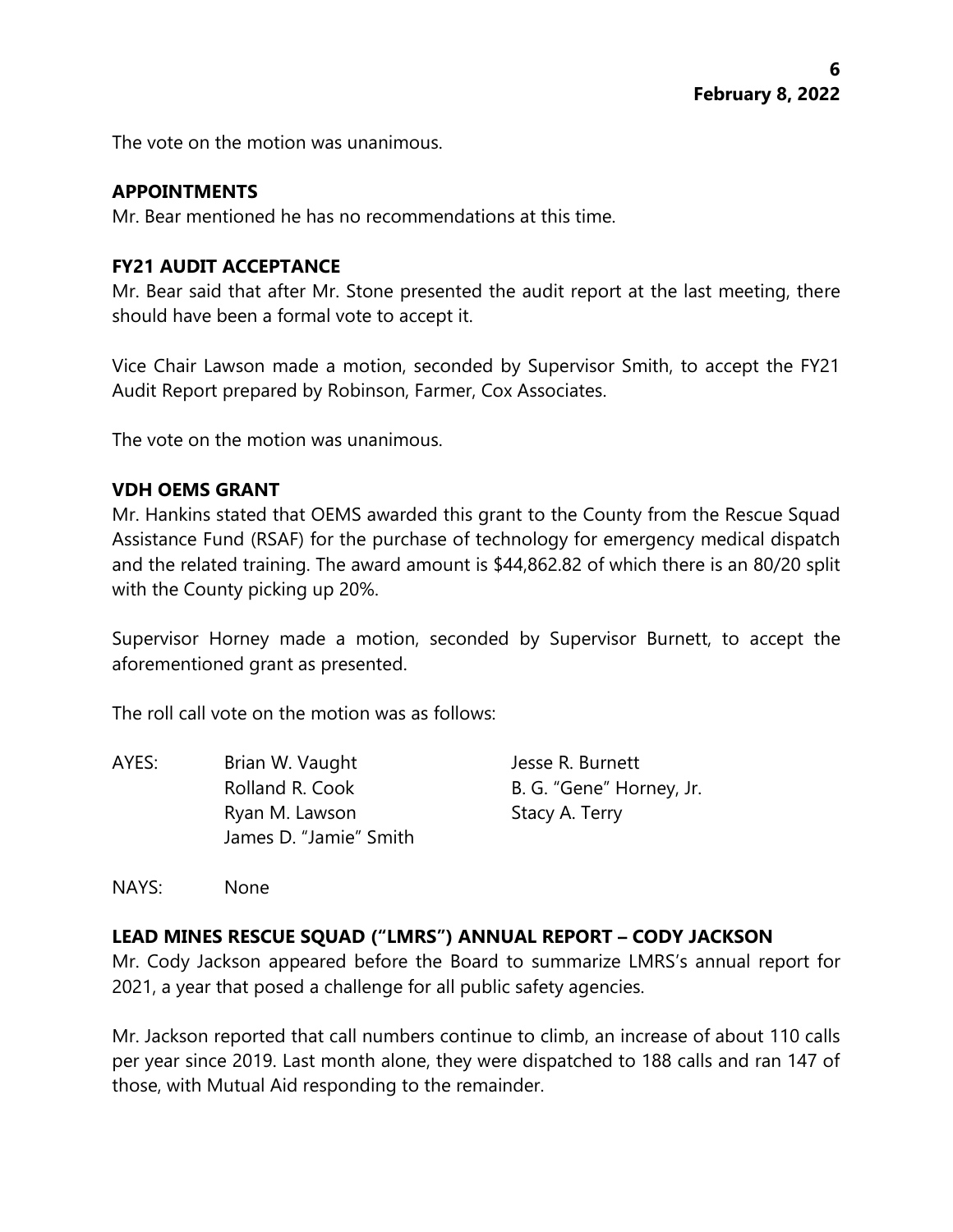Revenue recovery has been very positive since they changed billing companies, and their recovery rate went from about 40% to 62%. From 2020 to 2021, LMRS increased their revenue by approximately \$25k. They were also fortunate to be awarded nearly \$230,000 in grant funding last year that allowed them to replace their ambulance, update their technology, cover increased payroll (due to pandemic) and purchase three state-of-the-art cardiac monitors.

Mr. Jackson said that construction has begun on their building and they anticipate completion in the next few months. In addition, the newly purchased rock boat will allow them to provide rescue services in a safer manner.

Mr. Jackson expressed his appreciation to all the people of LMRS who made it possible for them to move forward and progress in spite of the challenges the pandemic posed. It was a true testament to their success when LMRS was deemed ineligible for provider relief funds from the government due to their minimizing losses and sound financial management.

Mr. Bear noted that a 62% recovery rate is good for our area and they should be commended.

Mr. Jackson said their board meetings are held the third Tuesday of every month and this Board is invited. Mr. McRoberts and Supervisor Smith regularly attend.

Chair Vaught asked if they expect mutual aid to change once LMRS expansion is complete.

Mr. Jackson responded that it is their goal to hire and fill some of that future space, and that he has been speaking with Mr. McCabe and Mr. Hankins about strategies to best meet the call volume. While they are excited about Blue Star coming, they understand the significant increase in call volume that it will bring.

Supervisor Cook asked if the 30% increase in call volume was due to COVID.

Mr. Jackson said that it's been a steady climb year after year and not entirely related to COVID.

Vice Chair Lawson thanked Mr. Jackson and all of LMRS for their great work.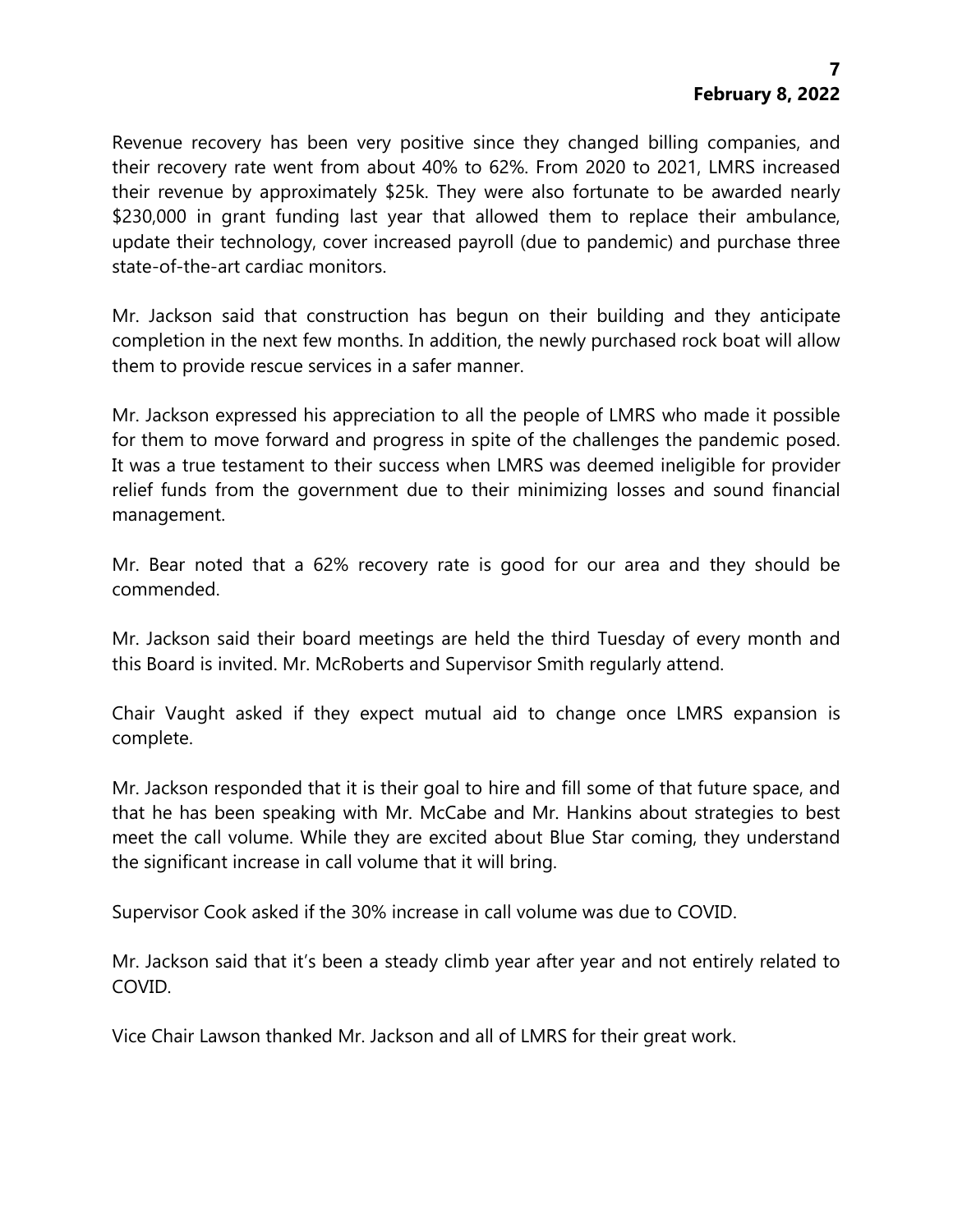## **SHERIFF'S OFFICE AMENDMENT REQUEST**

Sheriff Foster stated that his office is running low on overtime funds, due in part to increased hours/manpower dealing with COVID, ECOs, TDOs, etc. They are averaging approximately \$20k per month in overtime and the transfer of \$100k will get them through this budget year. The Sheriff initially requested to transfer \$40k, but he needs to increase that amount to \$100k. His office has been averaging around 500 hours of overtime per month.

Supervisor Cook made a motion, seconded by Supervisor Smith, to approve the transfer of \$100,000 from PAF and amend and appropriate same to 31021-413300.

The roll call vote on the motion was as follows:

| AYES:    | Rolland R. Cook<br>James D. "Jamie" Smith<br>Jesse R. Burnett | B. G. "Gene" Horney, Jr.<br>Stacy A. Terry |
|----------|---------------------------------------------------------------|--------------------------------------------|
| NAYS:    | None                                                          |                                            |
| ABSTAIN: | Brian W. Vaught                                               | Ryan M. Lawson                             |

Chair Vaught asked if the TDO (Temporary Detention Order) issue is getting any better.

Sheriff Foster responded that it has not improved, and he hopes that legislation will soon pass to correct the problem.

The Chair received an invitation to the groundbreaking for a new facility for juveniles, but there is still no solution for the adult TDO issue. He expressed concern and said that it's bad not only for the person involved, but it's bad for law enforcement and it's unfair to the citizens of Wythe County.

Mr. Bear commented that there is a bill pending that would fund one new deputy position for Wythe County (based on population).

### **PHOTO ENFORCEMENT – BLUE LINE SOLUTIONS**

Sheriff Foster introduced Mr. Mark Hutchinson from Blue Line Solutions to present his company's True Blue Speed Enforcement program. Legislation passed last year allowing speed enforcement cameras in school zones and work zones in the State of Virginia. Initially, the Sheriff had reservations about the cameras but after learning more about it,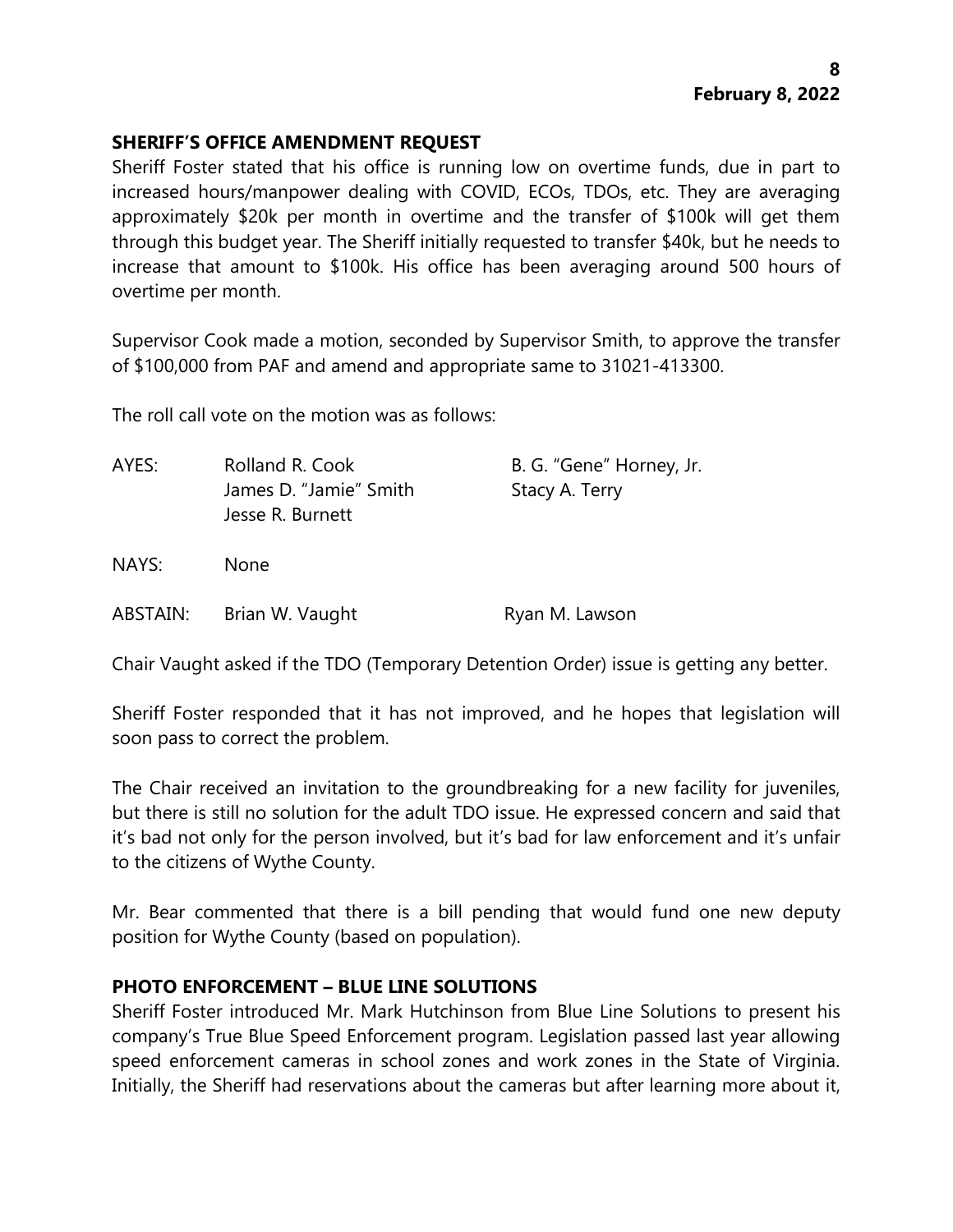he found many aspects of the program to be very beneficial. With current staffing, the Sheriff said he can't afford to put a man in every school zone every day. He noted serious safety issues in the Jackson Memorial, Fort Chiswell, and Rural Retreat Elementary areas. True Blue Speed Enforcement cameras are license plate readers so the Sheriff's Office can know every vehicle that enters/exits the school area. Virginia Code states that if this is adopted, there needs to be a County Ordinance.

Mr. Mark Hutchinson, founder and owner of Blue Line Solutions was previously Chief Deputy in Johnson County and has been in law enforcement for many years. Most of his experience has been in either administration or traffic. He learned after a tragic accident that traffic enforcement is the only proactive thing a police officer can do to help save lives. With a passion for traffic safety, Mr. Hutchinson started this company in 2010 and said his company differs from other companies who just want to "write tickets and cash checks". True Blue Speed Enforcement is safety-focused to reduce the number of speeding vehicles in school zones, whereby reducing tickets and citations. He said that roll-out of this program is similar to the roll out of the 'Click-it or Ticket' program (i.e. surveys, public information education, warning and enforcement). Mr. Hutchinson said he expects to see a 60% reduction in speeding before the first ticket is written!

# **5-DAY SPEED DATA SURVEYS**

# **Violations for Exceeding 10mph Over Speed Limit**

| Jackson Memorial                | 1,012 violations out of total traffic count of 5,155  |
|---------------------------------|-------------------------------------------------------|
| Speedwell Elementary            | 287 violations out of total traffic count of 2,710    |
| <b>Rural Retreat Elementary</b> | 1,716 violations out of total traffic count of 8,299  |
| Ft. Chiswell                    | 2,656 violations out of total traffic count of 12,406 |

# **24-HOUR SPEED DATA on INTERSTATE CONSTRUCTION ZONES**

Interstate 77 37,380 violations in a 24-hour period

Mr. Hutchinson said that this data clearly illustrates a problem. The True Blue Speed Enforcement program costs absolutely nothing to the County. They provide equipment, infrastructure, everything. Mr. Hutchinson added that an officer from the Sheriff's Office must validate and approve any citation before it gets sent out.

Supervisor Cook asked about the cost of having a deputy certifying the data.

Mr. Hutchinson responded that the time to approve/decline citations is minimal, and with stationary cameras in the school zones, deputies would no longer be required.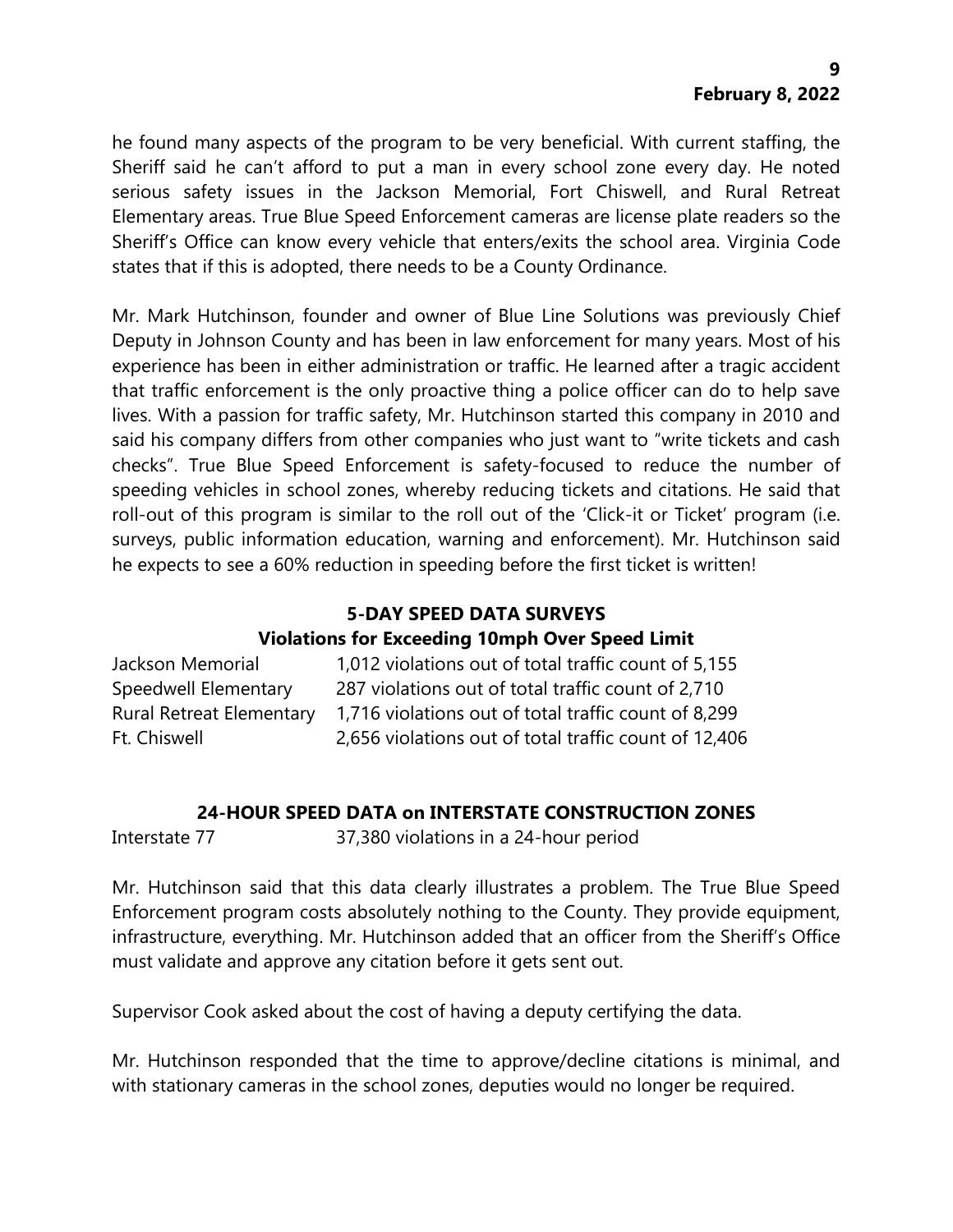Virginia law does not allow a revenue-share of any kind, and it states that fines can be established up to \$100. Once a deputy approves the citations, True Blue will send them out and collect the fines on behalf of the County. The County will receive a monthly check for all fines received, less a \$15 processing fee for each citation.

Supervisor Horney asked if the Speed Enforcement would only run during school hours or would it operate 24/7?

Mr. Hutchinson believes it would be up to the Sheriff and the Board. In addition, he said that if a deputy writes a ticket today to someone speeding in a school zone, the fine would typically be much higher than \$100. Also, these citations will not go on one's driving record (license and insurance).

Sheriff Foster believes the fine should be \$100 for the citations.

Supervisor Smith likes the tag readers especially around schools that are somewhat remote and/or near the interstate.

Mr. Hutchinson added that not only do the cameras help reduce the number of speeding vehicles, but they have also been instrumental in solving crimes in the camera area.

Supervisor Burnett asked about language that states the County will not receive any proceeds until the equipment investment has been paid.

Mr. Hutchinson responded that the contract will state they request a 24-month period to recoup their cost of the infrastructure. For example, if Blue Line invested \$300k in equipment and in month two the County decides to cancel, then the County would have to reimburse Blue Line for that investment. Mr. Hutchinson added that, to date, it has never happened. In addition to receiving collected fines, the County will also receive, on a monthly basis, a detailed revenue report.

Supervisor Cook added that while there may not be a serious speeding issue at Sheffey, the cameras could help prevent kids from abduction and/or other types of criminal activity.

Sheriff Foster would like to see the revenue invested back into the school system and perhaps fund more of the deputy positions that the County is helping with. In addition, the Sheriff said Dr. Poole seems very interested in the speed enforcement program.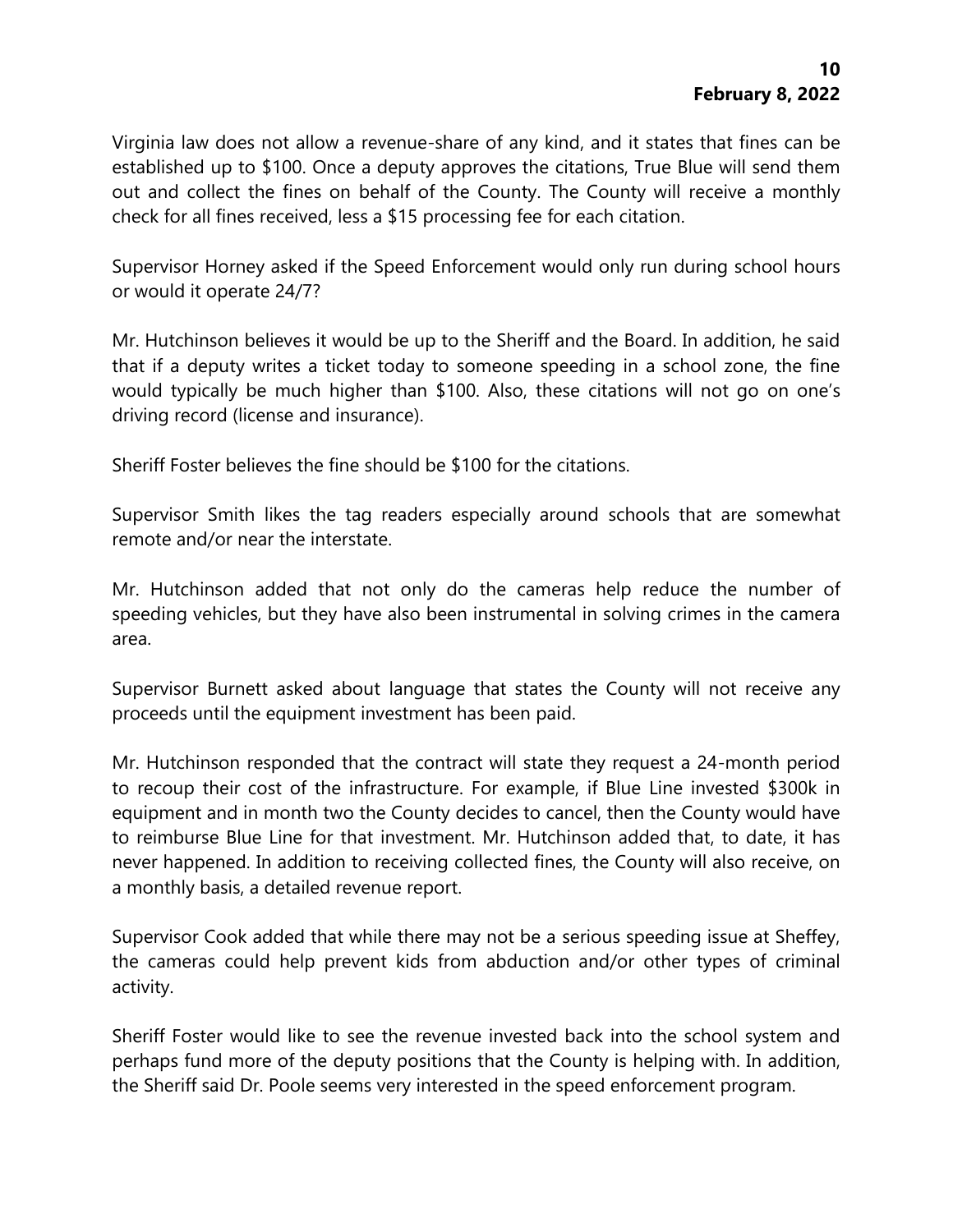Supervisor Smith made a motion, seconded by Supervisor Cook, to authorize the County Attorney to draft an ordinance for implementation of the speed enforcement program with a related \$100 fine.

The roll call vote on the motion was as follows:

| AYES:    | Rolland R. Cook<br>James D. "Jamie" Smith<br>Jesse R. Burnett | B. G. "Gene" Horney, Jr.<br>Stacy A. Terry |
|----------|---------------------------------------------------------------|--------------------------------------------|
| NAYS:    | <b>None</b>                                                   |                                            |
| ABSTAIN: | Brian W. Vaught                                               | Ryan M. Lawson                             |

Mr. Bear stated that the County Attorney will also review the sole source requirements and determine whether Blue Line qualifies.

Chair Vaught would like to see substantial public education associated with implementing this program.

### **VACATION RIGHT-OF-WAY REQUEST**

Ms. Michelle Cassell, of the Planning Commission, received a request from Mr. James Bilbry and the Max Meadows Ruritan Club to vacate the undeveloped right-of-way located behind the Ruritan Club building.

Supervisor Smith made a motion, seconded by Supervisor Terry, to authorize staff to proceed with advertising the proposed vacation right-of-way, and for the County Attorney to draft necessary ordinance.

The vote on the motion was unanimous.

### **MAX MEADOWS SANITARY SEWER BUDGET**

Mr. Bear reminded the Board of the \$1.2M loan (zero percent interest) discussed at the last meeting for the sanitary sewer project. He requests the Board amend and appropriate \$200k for engineering services, and said the rest of the funding for this project will come out of next year's budget.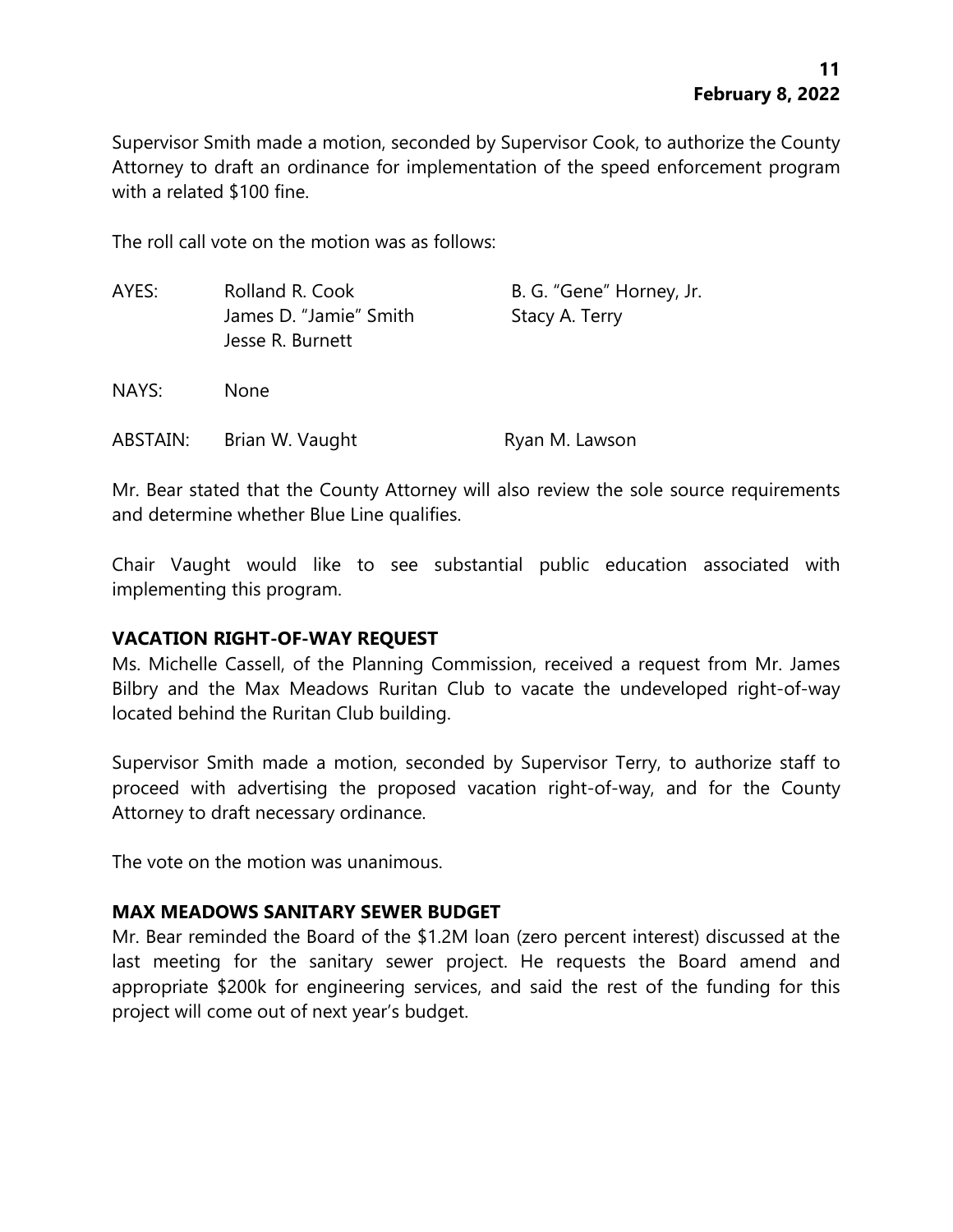Supervisor Cook made a motion, seconded by Supervisor Smith, to amend and appropriate \$200,000 to 9060-470518 for the Max Meadows Sanitary Sewer project engineering services.

The roll call vote on the motion was as follows:

AYES: Brian W. Vaught Jesse R. Burnett Rolland R. Cook B. G. "Gene" Horney, Jr. Ryan M. Lawson Stacy A. Terry James D. "Jamie" Smith

NAYS: None

#### **PROGRESS PARK LOT 24 SEWER EXPANSION**

Mr. Bear announced that a variety of bids were received for the pipe necessary for the sewer expansion. With the current environment and lengthy turn-around time, Mr. Bear requests Board approval now to amend and appropriate \$400k for the sewer expansion pipe.

Vice Chair Lawson made a motion, seconded by Supervisor Terry, to amend and appropriate \$400,000 to 9060-470519.

The roll call vote on the motion was as follows:

| AYES: | Brian W. Vaught | Jesse R. Burnett         |
|-------|-----------------|--------------------------|
|       | Rolland R. Cook | B. G. "Gene" Horney, Jr. |
|       | Ryan M. Lawson  | Stacy A. Terry           |

NAYS: None

ABSTAIN: James D. "Jamie" Smith

#### **911 ROAD NAME REQUEST**

Mrs. Darlene Lang, Director of 911 Dispatch, has requested that a road off of Major Grahams Road be named Martha Bell Isle Road. It was noted that Martha Bell was the name of the wife of Major Graham.

Supervisor Smith made a motion, seconded by Supervisor Horney, to approve naming the street off of Major Grahams Road to Martha Bell Isle Road.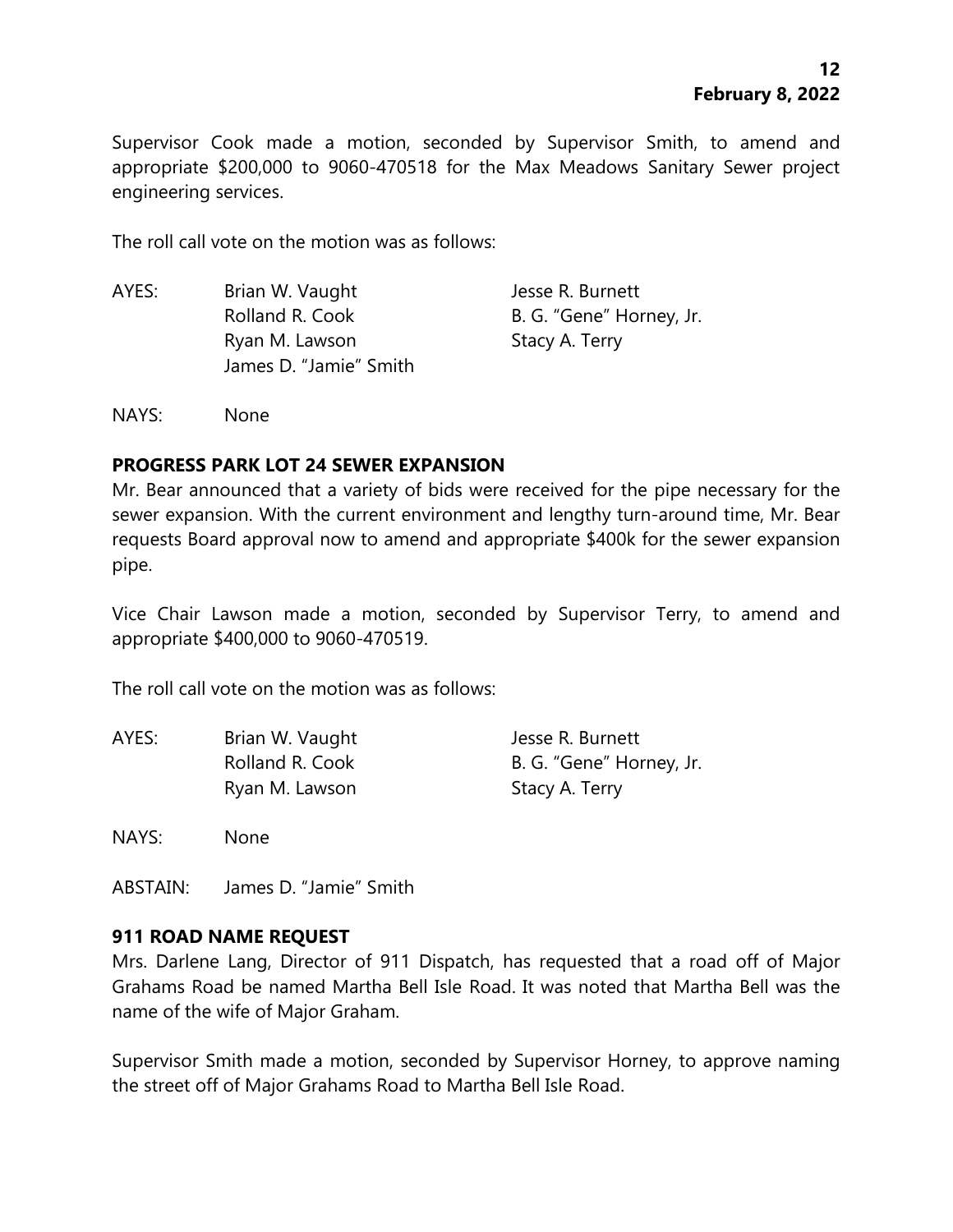The vote on the motion was unanimous.

# **LOT 24 PLAT**

Mr. Bear presented the Board with a final plat for Lot 24, now divided in two, establishing Lot 24A and Lot 24B. Approval is requested to proceed with recording the subject plat.

Supervisor Terry made a motion, seconded by Supervisor Cook, authorizing staff to proceed with the creation of Lot 24A and Lot 24B in the subject plat.

The motion passed with six ayes and one abstention.

### **WASTEWATER BUDGET AMENDMENT**

Mr. Bear had one additional item for consideration as it pertains to the PER for expansion of the Fort Chiswell Wastewater Treatment Plant. Approval is requested to amend and appropriate \$50k for the treatment plant expansion PER.

Supervisor Smith made a motion, seconded by Supervisor Terry, to amend and appropriate \$50,000 to 9060-470501 for the Preliminary Engineering Report for Fort Chiswell Wastewater Treatment Plant Expansion.

Mr. Bear also said that regarding the PER, last week the County submitted a grant application to ARC for \$700k. Initially, the application was for \$500k but the County was then allowed an additional \$200k toward this construction project.

The roll call vote on the motion was as follows:

AYES: Brian W. Vaught Jesse R. Burnett Rolland R. Cook B. G. "Gene" Horney, Jr. Ryan M. Lawson Stacy A. Terry James D. "Jamie" Smith

NAYS: None

### **SUPERVISORS' REPORTS**

1. Clerk of the Circuit Court Grant – Supervisor Terry was contacted by Moe Musser last week who was awarded a \$10k grant but has yet to receive the money, if someone could help him with the issue.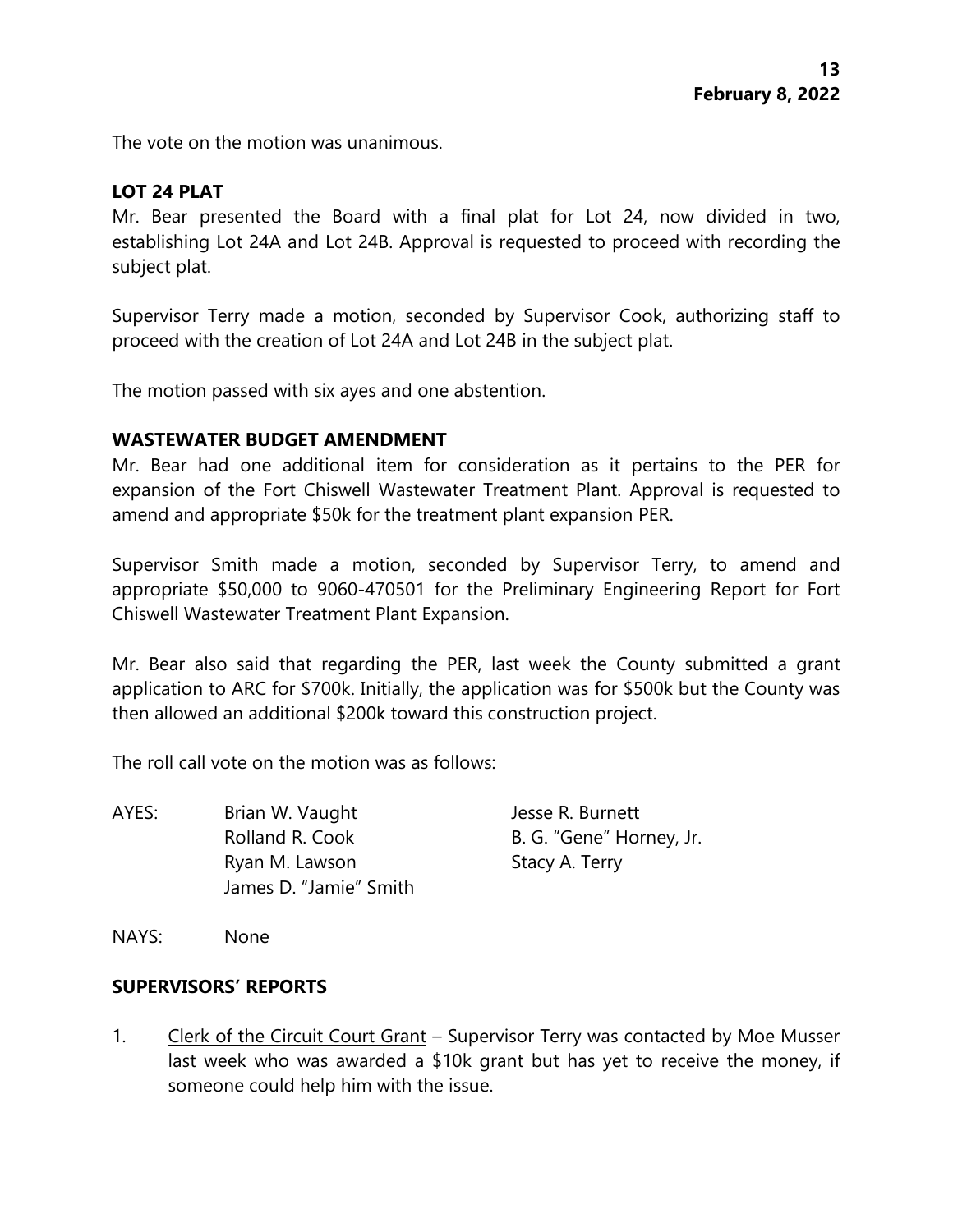2. Richmond Trip – Chair Vaught mentioned their trip to Richmond was beneficial as they were able to speak with a few Delegates/Senators about pending legislation.

# **CLOSED MEETING**

Supervisor Terry made a motion, seconded by Supervisor Smith, to enter into Closed Meeting under Code of Virginia Section 2.2-3711.A.1 – Discussion of Personnel Matters (Dispatch and Building Inspection).

The roll call vote on the motion was as follows:

| AYES: | Brian W. Vaught        | Jesse R. Burnett         |
|-------|------------------------|--------------------------|
|       | Rolland R. Cook        | B. G. "Gene" Horney, Jr. |
|       | Ryan M. Lawson         | Stacy A. Terry           |
|       | James D. "Jamie" Smith |                          |

NAYS: None

Supervisor Cook made a motion, seconded by Supervisor Smith, to return to open meeting.

The roll call vote on the motion was as follows:

| AYES: | Brian W. Vaught        | Jesse R. Burnett         |  |
|-------|------------------------|--------------------------|--|
|       | Rolland R. Cook        | B. G. "Gene" Horney, Jr. |  |
|       | Ryan M. Lawson         | Stacy A. Terry           |  |
|       | James D. "Jamie" Smith |                          |  |

NAYS: None

Upon returning to open meeting, Supervisor Terry made a motion, seconded by Vice Chair Lawson, to adopt the following Resolution certifying the business conducted in closed meeting as follows:

# **RESOLUTION CERTIFICATION OF CLOSED MEETING**

**WHEREAS,** the Wythe County Board of Supervisors has convened a closed meeting on this date pursuant to an affirmative recorded vote and in accordance with the provisions of the Virginia Freedom of Information Act; and,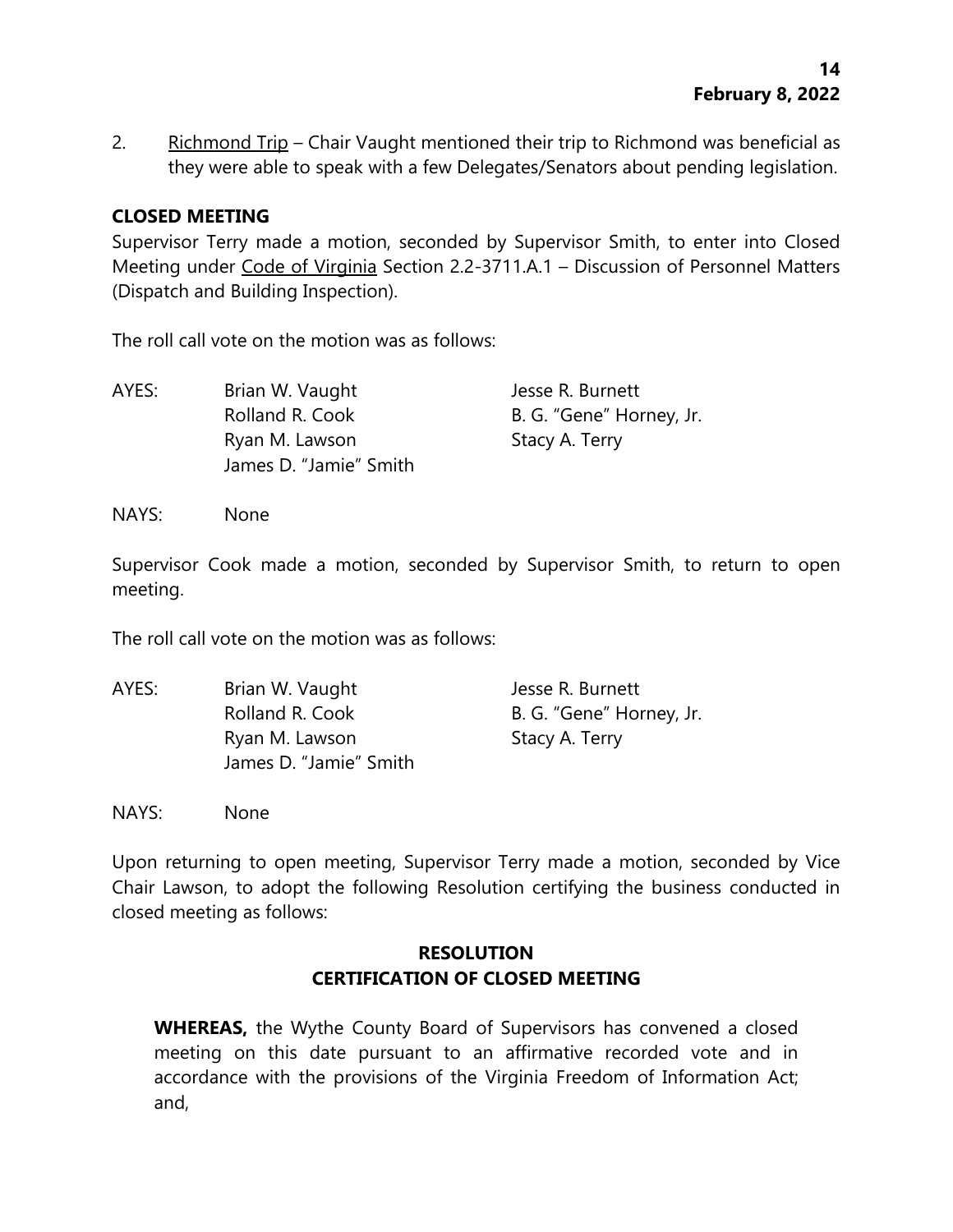**WHEREAS,** Section 2.2-3712 of the Code of Virginia requires a certification by the Wythe County Board of Supervisors that such meeting was conducted in conformity with Virginia law; and,

**NOW, THEREFORE, BE IT RESOLVED** that the Wythe County Board of Supervisors hereby certifies that, to the best of each member's knowledge, (i) only public business matters lawfully exempted from open meeting requirements by Virginia law were discussed in the closed meeting to which this certification resolution applies, and (ii) only such public business matters as were identified in the motion convening the closed meeting were heard, discussed, or considered by the Wythe County Board of Supervisors.

The roll call vote on the motion was as follows:

AYES: Brian W. Vaught Jesse R. Burnett Ryan M. Lawson Stacy A. Terry James D. "Jamie" Smith

Rolland R. Cook B. G. "Gene" Horney, Jr.

NAYS: None

#### **COUNTY-WIDE SPELLING BEE**

Chair Vaught took a moment to congratulate the Fort Chiswell Middle School student who won the county-wide spelling bee this evening.

#### **RECESS**

Supervisor Smith made a motion, seconded by Supervisor Terry, to recess until Thursday, February 10, 2022 at 5:30 p.m. for a work session with VDOT. The meeting will be held in the EOC Conference Room.

The vote on the motion was unanimous.

#### **RECONVENE**

The Board reconvened on Thursday, February 10, 2022 at 5:30 p.m. for a joint work session with VDOT.

#### **MEMBERS PRESENT:**

Brian W. Vaught, Chair **Jesse R. Burnett** 

Rolland R. Cook **In the U. A. Cook** James D. "Jamie" Smith